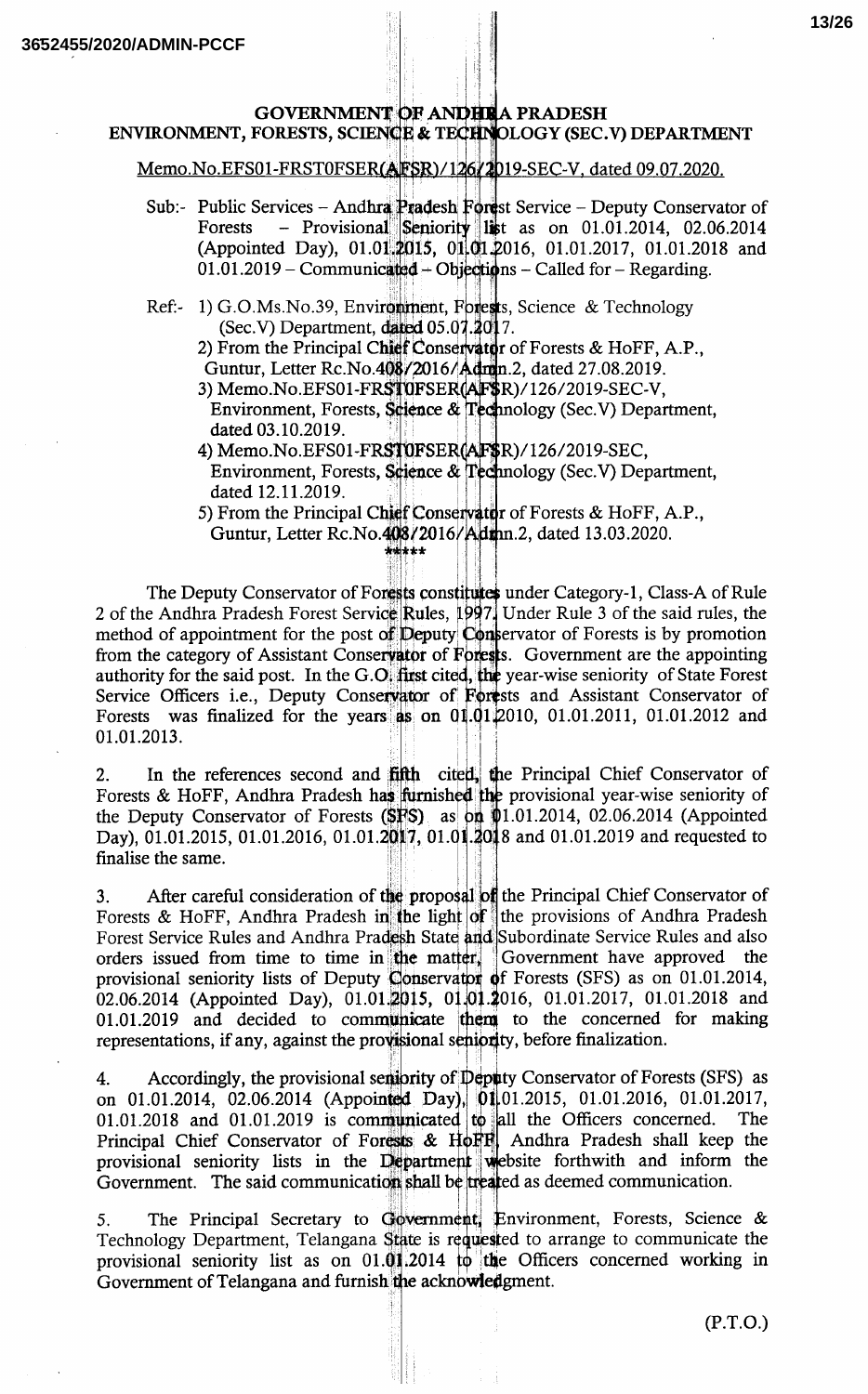$::2::$ 

All the Deputy Conservator of Forests (SFS) are requested to submit their 6. objections, if any, against the said provisional seniority lists within (15) days from the date of deemed communication. If no reply is received within the stipulated period, it will be construed that they have no objections in this regard and further action will be taken as per rules. They are also requested to acknowledge the receipt of provisional seniority lists.

#### **NEERABH KUMAR PRASAD** SPECIAL CHIEF SECRETARY TO GOVERNMENT

To

The Officers concerned. (w.e.)

The Principal Chief Conservator of Forests & HoFF, Andhra Pradesh, Guntur.

(with a request to take necessary further action). (w.e.)

The Principal Secretary to Government, Environment, Forests, Science & Technology Department, Government of Telangana, Hyderabad (w.e.). Copy to:

The Principal Chief Conservator of Forests & HoFF, Telangana State, Hyderabad. (w.e.) (with a request to take necessary action) **SF** 

//FORWARDED::BY ORDER//<br>R. Wenderbury

**SECTION OFFICER**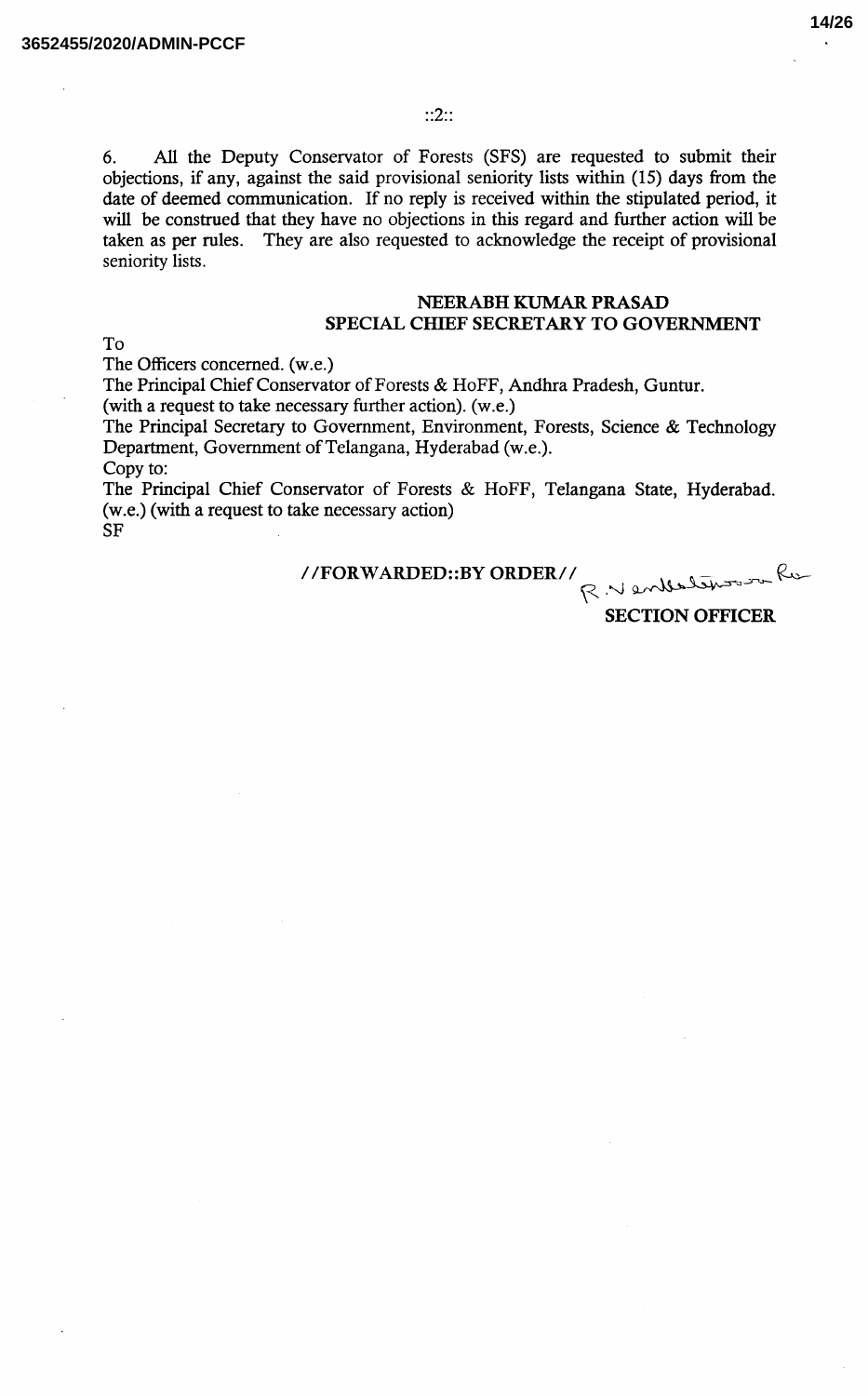| SI.<br>No | Name<br>(Sarva Sri<br>/Smt.)              | <b>DR</b><br>1P | Date of<br>birth | Date of first<br><b>Appointment</b> | Date of<br>appointment<br>on probation | Date of<br>declaration of<br><b>probation</b> in<br>the cadre of<br>ACF | Date of<br>appointment as<br><b>Full Member in</b><br>the cadre of<br><b>ACF</b> | <b>Remarks</b>                                                                                                   |
|-----------|-------------------------------------------|-----------------|------------------|-------------------------------------|----------------------------------------|-------------------------------------------------------------------------|----------------------------------------------------------------------------------|------------------------------------------------------------------------------------------------------------------|
| 1.        | $\overline{2}$                            | 3               | 4                | 5                                   | 6                                      | 7                                                                       | 8                                                                                | 9                                                                                                                |
| 1         | G.<br>Nageswara<br>Rao                    | DR.             | 10.12.1960       | 01.07.1990                          | 01.07.1990                             | 03.01.1995                                                              | 01.07.1990<br>(01.09.1986)                                                       |                                                                                                                  |
| 2         | Shaik Salaam                              | DR              | 04.06.1963       | 01.07.1990                          | 01.07.1990                             | 3.09.1994                                                               | 01.07.1990<br>(01.01.1987)                                                       |                                                                                                                  |
| 3         | Т.<br>Narasimhulu                         | <b>DR</b>       | 01.07.1959       | 01.07.1990                          | 01.07.1990                             | 4.06.1996                                                               | 01.07.1990<br>(01.01.1987)                                                       |                                                                                                                  |
| 4         | G.<br>Ramalingam                          | <b>DR</b>       | 05.01.1966       | 12.04.1999                          | 12.04.1999                             | \$1.08.2003                                                             | 12.04.1999<br>(01.03.1988)                                                       |                                                                                                                  |
| 5         | Smt. T. Jyothi<br>N.                      | DR              | 23.07.1975       | 12.04.1999                          | 12.04.1999                             | 6.04.2003                                                               | 12.04.1999<br>(01.03.1988)                                                       |                                                                                                                  |
| 6         | Nageswara<br>Rao                          | DR              | 10.05.1971       | 12.04.1999                          | 12.04.1999                             | 12.06.2003                                                              | 12.04.1999<br>(01.01.1989)                                                       |                                                                                                                  |
| 7         | Smt. S. J.<br>Asha                        | <b>DR</b>       | 07.05.1975       | 12.04.1999                          | 12.04.1999                             | 216.08.2003                                                             | 12.04.1999<br>(01.07.1989)                                                       |                                                                                                                  |
| 8         | Dr. B.<br>Prabhakar                       | <b>DR</b>       | 16.12.1966       | 12.04.1999                          | 12.04.1999                             | 23.05.2004                                                              | 12.04.1999<br>(01.08.1989)                                                       |                                                                                                                  |
| 9         | D. Bheema                                 | DR              | 15.11.1967       | 12.04.1999                          | 12.04.1999                             | 3.06.2003                                                               | 12.04.1999<br>(01.11.1989)                                                       |                                                                                                                  |
| 10        | Y. Srinivasa<br>Reddy                     | DR.             | 03.04.1971       | 12.04.1999                          | 12.04.1999                             | 21.04.2003                                                              | 12.04.1999<br>(01.01.1990)                                                       |                                                                                                                  |
| 11        | Р.<br>Ramakrishna                         | <b>DR</b>       | 02.06.1972       | 12.04.1999                          | 12.04.1999                             | 24.04.2003                                                              | 12.04.1999<br>(01.01.1990)                                                       |                                                                                                                  |
| 12        | Smt. N.<br>Kshitija                       | DR              | 01.06.1976       | 12.04.1999                          | 12.04.1999                             | 68.10.2003                                                              | 12.04.1999<br>(01.01.1990)                                                       | The (3) DCFs were allotted to                                                                                    |
| 13        | <b>B.</b> Saidulu                         | DR              | 09.05.1974       | 12.04.1999                          | 12.04.1999                             | <b>68.11.2003</b>                                                       | 12.04.1999<br>(01.01.1991)                                                       | the Telangana State vide GOI<br>F.No.27/13/2013-SR (S) (Order                                                    |
| 14        | A. Sankaran                               | P               | 16.07.1956       | 01.04.1991                          | [01.06.2001]                           | \$0.05.2002                                                             | 01.06.2001                                                                       | NO.2), dt.31.5.2014.                                                                                             |
| 15        | K. Ashok<br>Kumar                         | <b>DR</b>       | 31.08.1976       | 12.04.1999                          | 12.04.1999                             | <b>11.09.2006</b>                                                       | 12.04.1999<br>(01.01.1990)                                                       |                                                                                                                  |
| 16        | P. Rajender<br>Reddy                      | P               | 27.02.1956       | 03.09.1992                          | 05.03.2004                             | 04.03.2005                                                              | 05.03.2004                                                                       | Retired on<br>28.02.2014                                                                                         |
| 17        | Mohd.<br>Thoyyab                          | P               | 16.02.1956       | 28.04.1997                          | 17.05.2005                             | 16.05.2006                                                              | 17.05.2005                                                                       | Retired on<br>28.02.2014                                                                                         |
| 18        | R. Kondala<br>Rao                         | DR              | 15.01.1970       | 12.04.1999                          | 12.04.1999                             | 18.04.2003                                                              | 12.04.1999<br>(01.06.1988)                                                       |                                                                                                                  |
| 19        | I. Kasi<br>Viswanadha<br>Raju             | DR              | 20.08.1967       | 05.07.1993                          | 05.07.1993                             | 3:01.1999                                                               | 05.07.1993<br>(01.09.1987)                                                       |                                                                                                                  |
| 20        | <b>B.V.A</b><br>.Krishna<br><b>Murthy</b> | <b>DR</b>       | 01.07.1967       | 12.04.1999                          | 12:04.1999                             | 2\$6.04.2003                                                            | 12.04.1999<br>(01.01.1989)                                                       |                                                                                                                  |
| 21        | P. Sreenivasa<br>Rao                      | DR              | 10.03.1966       | 19.05.2007                          | 19,05,2007                             | 13.07.2011                                                              | 19.05.2007<br>(01.08.1991)                                                       | The DCF was allotted to the<br>Telangana State vide GOI<br>F.No.27/13/2013-SR (S) (Order<br>NO.2), dt.31.5.2014. |
| 22        | V. Krishna                                | DR              | 25.05.1966       | 19.05.2007                          | 19,06.2007                             | 14.06.2011                                                              | 19.05.2007<br>(01.01.1992)                                                       |                                                                                                                  |

### NEERABH KUMAR PRASAD SPECIAL CHIEF SECRETARY TO GOVERNMENT

## //FORWARDED::BY ORDER//

RV entertifican Ru **SECTION OFFICER**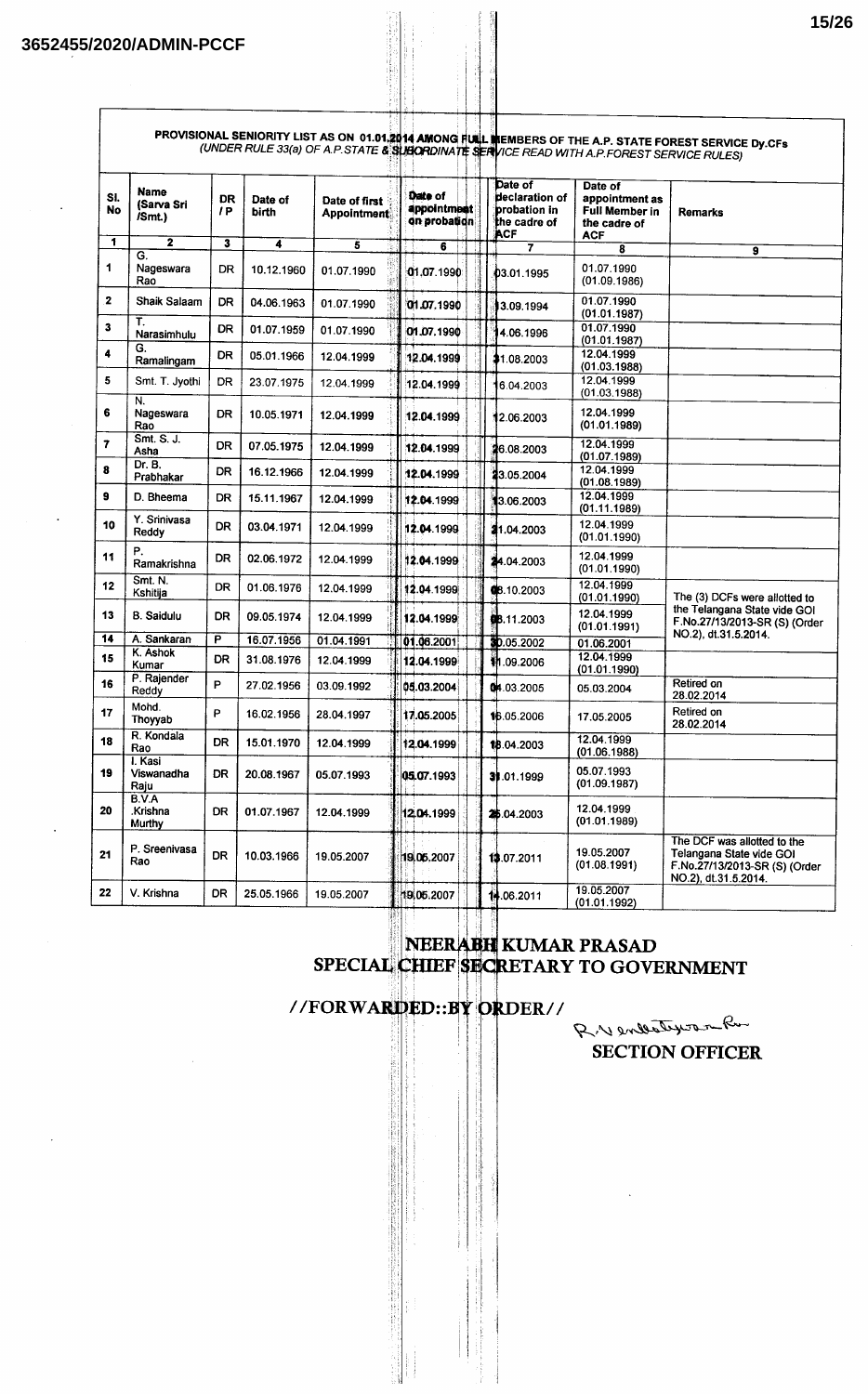$\lceil$ 

|                |                                     |                 |                  |                               | (UNDER RULE 33(a) OF A.P. STATE & SUBORDINATE SHAVICE REAL WITH A.P. FOREST SERVICE RULES) |                                                               | PROVISIONAL SENIORITY LIST AS ON 02.06.2014 AMONG FULL MEMBERE OF THE A.P. STATE FOREST SERVICE Dy.CFs |                |
|----------------|-------------------------------------|-----------------|------------------|-------------------------------|--------------------------------------------------------------------------------------------|---------------------------------------------------------------|--------------------------------------------------------------------------------------------------------|----------------|
| SI.<br>No      | <b>Name</b><br>(Sarva Sri<br>/Smt.) | <b>DR</b><br>1P | Date of<br>birth | Date of first<br>Appointment  | Date of<br>appointment<br>on probation                                                     | Date of<br>declaration of<br>probation in the<br>cadre of ACF | Date of<br>appointment as<br><b>Full Member in</b><br>the cadre of ACF                                 | <b>Remarks</b> |
| $\mathbf{1}$   | $\overline{2}$                      | 3               | 4                | $\overline{\mathbf{5}}$<br>HI |                                                                                            | $\overline{7}$                                                | 8                                                                                                      | 9              |
| 1              | G. Nageswara<br>Rao                 | <b>DR</b>       | 10.12.1960       | 01.07.1990                    | 01.07.1990                                                                                 | 03.01.1995                                                    | 01.07.1990<br>(01.09.1986)                                                                             |                |
| $\mathbf{2}$   | Shaik Salaam                        | <b>DR</b>       | 04.06.1963       | 01.07.1990                    | 01.07.1990                                                                                 | 13.09.1994                                                    | 01.07.1990<br>(01.01.1987)                                                                             |                |
| 3              | Т.<br>Narasimhulu                   | DR.             | 01.07.1959       | 01.07.1990                    | 01.07.1990                                                                                 | 14.06.1996                                                    | 01.07.1990<br>(01.01.1987)                                                                             |                |
| 4              | G.<br>Ramalingam                    | DR              | 05.01.1966       | 12.04.1999                    | 12.04.1999                                                                                 | 31.08.2003                                                    | 12.04.1999<br>(01.03.1988)                                                                             |                |
| 5              | Smt.T.Jyothi                        | <b>DR</b>       | 23.07.1975       | 12.04.1999                    | 12.04.1999                                                                                 | 16.04.2003                                                    | 12.04.1999<br>(01.03.1988)                                                                             |                |
| 6              | N. Nageswara<br>Rao                 | <b>DR</b>       | 10.05.1971       | 12.04.1999                    | 12.04.1999                                                                                 | 12.06.2003                                                    | 12.04.1999<br>(01.01.1989)                                                                             |                |
| $\overline{z}$ | Smt. S. J.<br>Asha                  | DR              | 07.05.1975       | 12.04.1999                    | 12.04.1999                                                                                 | 26.08.2003                                                    | 12.04.1999<br>(01.07.1989)                                                                             |                |
| 8              | Dr. B.<br>Prabhakar                 | DR.             | 16.12.1966       | 12.04.1999                    | 12.04.1999                                                                                 | 23.05.2004                                                    | 12.04.1999<br>(01.08.1989)                                                                             |                |
| 9              | D. Bheema                           | DR              | 15.11.1967       | 12.04.1999                    | 12.04.1999                                                                                 | 13.06.2003                                                    | 12.04.1999<br>(01.11.1989)                                                                             |                |
| 10             | Y. Srinivasa<br>Reddy               | DR.             | 03.04.1971       | 12.04.1999                    | 12.04.1999                                                                                 | 21.04.2003                                                    | 12.04.1999<br>(01.01.1990)                                                                             |                |
| 11             | P.<br>Ramakrishna                   | DR              | 02.06.1972       | 12.04.1999                    | 12.04.1999                                                                                 | 24.04.2003                                                    | 12.04.1999<br>(01.01.1990)                                                                             |                |
| 12             | K. Ashok<br>Kumar                   | DR              | 31.08.1976       | 12.04.1999                    | 12.04.1999                                                                                 | 11.09.2006                                                    | 12.04.1999<br>(01.01.1990)                                                                             |                |
| 13             | R. Kondala<br>Rao                   | <b>DR</b>       | 15.01.1970       | 12.04.1999                    | 12.04.1999                                                                                 | 18.04.2003                                                    | 12.04.1999<br>(01.06.1988)                                                                             |                |
| 14             | I. Kasi<br>Viswanadha<br>Raju       | DR              | 20.08.1967       | 05.07.1993                    | 05.07.1993                                                                                 | 31.01.1999                                                    | 05.07.1993<br>(01.09.1987)                                                                             |                |
| 15             | B.V.A. Krishna<br>Murthy            | <b>DR</b>       | 01.07.1967       | 12.04.1999                    | 12.04.1999                                                                                 | 25.04.2003                                                    | 12.04.1999<br>(01.01.1989)                                                                             |                |
| 16             | V. Krishna                          | DR.             | 25.05.1966       | 19.05.2007                    | 19.05.2007                                                                                 | 14.06.2011                                                    | 19.05.2007<br>(01.01.1992)                                                                             |                |

SH I 4

# NEERABH KUMAR PRASAD<br>SPECIAL CHIEF SECRETARY TO GOVERNMENT



R. Vendelegisson Ro **SECTION OFFICER**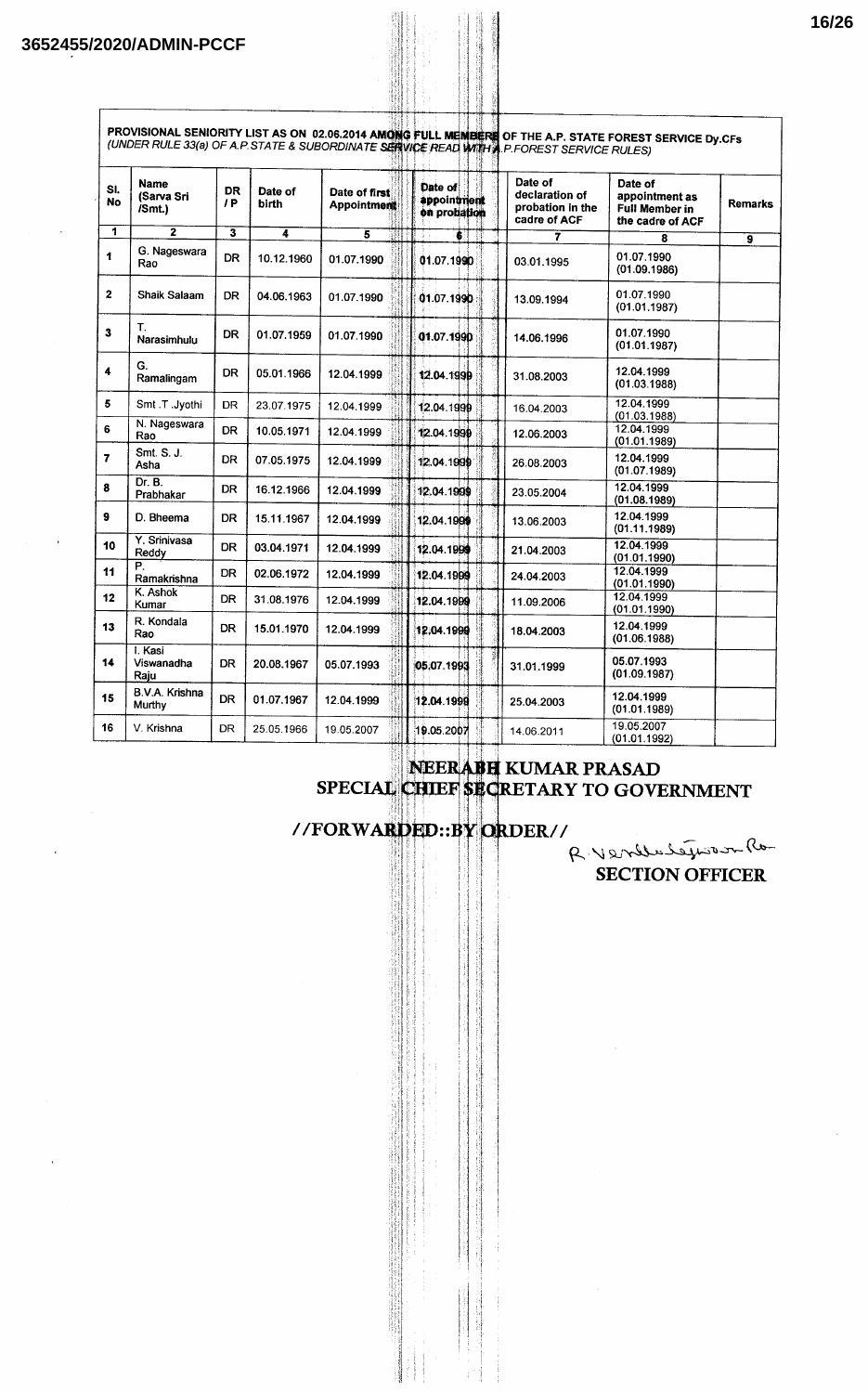| SI.<br>No    | <b>Name</b><br>(Sarva Sri<br>/Smt. | <b>DR/P</b> | Date of<br>birth | Date of first<br><b>Appointment</b> | Date of<br>appointment<br>on probation | Date of<br>declaration of<br>probation in the<br>cadre of ACF | Date of<br>appointment as<br>Full Member in<br>the cadre of ACF                                                                                                 | <b>Remarks</b> |
|--------------|------------------------------------|-------------|------------------|-------------------------------------|----------------------------------------|---------------------------------------------------------------|-----------------------------------------------------------------------------------------------------------------------------------------------------------------|----------------|
| 1            | $\overline{2}$                     | 3           | 4                | 5                                   | a                                      | 7                                                             | 8                                                                                                                                                               | $\mathbf{9}$   |
| 1            | G. Nageswara<br>Rao                | <b>DR</b>   | 10.12.1960       | 01.07.1990                          | 01.07.1990                             | 03.01.1995                                                    | 01.07.1990<br>(01.09.1986)                                                                                                                                      |                |
| $\mathbf{2}$ | Shaik Salaam                       | <b>DR</b>   | 04.06.1963       | 01.07.1990                          | 01.07.1990                             | 13.09.1994                                                    | 01.07.1990<br>(01.01.1987)                                                                                                                                      |                |
| 3            | Τ.<br>Narasimhulu                  | DR.         | 01.07.1959       | 01.07.1990                          | 01.07.1990                             | 14.06.1996                                                    | 01.07.1990<br>(01.01.1987)                                                                                                                                      |                |
| 4            | G.<br>Ramalingam                   | <b>DR</b>   | 05.01.1966       | 12.04.1999                          | 12.04.1999                             | 31.08.2003                                                    | 12.04.1999<br>(01.03.1988)                                                                                                                                      |                |
| 5            | Smt. T. Jyothi                     | <b>DR</b>   | 23.07.1975       | 12.04.1999                          | 12.04.1999                             | 16.04.2003                                                    | 12.04.1999<br>(01.03.1988)                                                                                                                                      |                |
| 6            | N. Nageswara<br>Rao                | <b>DR</b>   | 10.05.1971       | 12.04.1999                          | 12.04.1999                             | 12.06.2003                                                    | 12.04.1999<br>(01.01.1989)                                                                                                                                      |                |
| 7            | Smt. S. J.<br>Asha                 | DR.         | 07.05.1975       | 12.04.1999                          | 12.04.1999                             | 26.08.2003                                                    | 12.04.1999<br>(01.07.1989)                                                                                                                                      |                |
| 8            | Dr. B.<br>Prabhakar                | <b>DR</b>   | 16.12.1966       | 12.04.1999                          | 12.04.1999                             | 23.05.2004                                                    | 12.04.1999<br>(01.08.1989)                                                                                                                                      |                |
| $\mathbf{9}$ | D. Bheema                          | DR.         | 15.11.1967       | 12.04.1999                          | 12.04.1999                             | 13.06.2003                                                    | 12.04.1999<br>(01.11.1989)                                                                                                                                      |                |
| 10           | Y. Srinivasa<br>Reddy              | <b>DR</b>   | 03.04.1971       | 12.04.1999                          | 12.04.1999                             | 21.04.2003                                                    | 12.04.1999<br>(01.01.1990)                                                                                                                                      |                |
| 11           | P.<br>Ramakrishna                  | <b>DR</b>   | 02.06.1972       | 12.04.1999                          | 12.04.1999                             | 24.04.2003                                                    | 12.04.1999<br>(01.01.1990)                                                                                                                                      |                |
| 12           | K. Ashok<br>Kumar                  | <b>DR</b>   | 31.08.1976       | 12.04.1999                          | 12.04.1999                             | 11.09.2006                                                    | 12.04.1999<br>(01.01.1990)                                                                                                                                      |                |
| 13           | R. Kondala<br>Rao                  | DR          | 15.01.1970       | 12.04.1999                          | 12.04.1999                             | 18.04.2003                                                    | 12.04.1999<br>(01.06.1988)                                                                                                                                      |                |
| 14           | I. Kasi<br>Viswanadha<br>Raju      | <b>DR</b>   | 20.08.1967       | 05.07.1993                          | 05.07.1993                             | 31.01.1999                                                    | 05.07.1993<br>(01.09.1987)                                                                                                                                      |                |
| 15           | B.V.A. Krishna<br>Murthy           | DR          | 01.07.1967       | 12.04.1999                          | 12.04.1999                             | 25.04.2003                                                    | 12.04.1999<br>(01.01.1989)                                                                                                                                      |                |
| 16           | V. Krishna                         | DR.         | 25.05.1966       | 19.05.2007                          | 19.05.2007                             | 14.06.2011                                                    | 19.05.2007<br>(01.01.1992)<br>Note:- As per the Final allocation by the Gol, MoP, PGAP, DoPT in Final2945/2015-SR(S) dt. 30.11.2015, the (5) Dy.CFs i.e. Sri G. |                |

# NEERABH KUMAR PRASAD<br>SPECIAL CHIEF SECRETARY TO GOVERNMENT

## //FORWARDED::BY ORDER//

R. Yentholyson  $Q_{\rm ps}$ **SECTION OFFICER**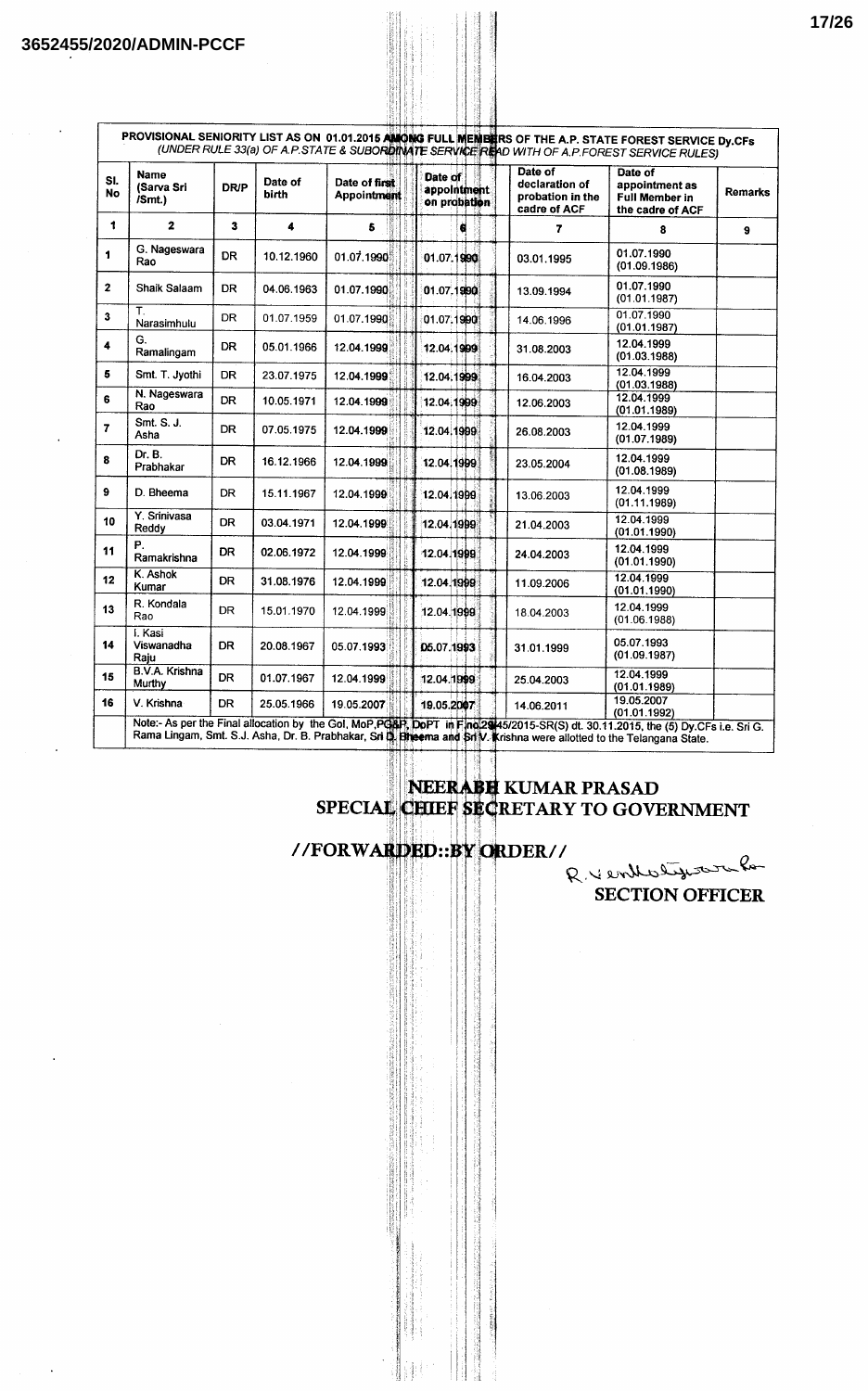f

|                  |                                      |                 |                  |                                     |                                               | (UNDER RULE 33(a) OF A.P.STATE & SUBORDINATE SERVICE READ WITH A.P.FOREST SERVICE RULES) | PROVISIONAL SENIORITY LIST AS ON 01.01.2016 AMONG FULL MEMBERS OF THE A.P. STATE FOREST SERVICE Dy.CFs |                                                                   |
|------------------|--------------------------------------|-----------------|------------------|-------------------------------------|-----------------------------------------------|------------------------------------------------------------------------------------------|--------------------------------------------------------------------------------------------------------|-------------------------------------------------------------------|
| SI.<br><b>No</b> | <b>Name</b><br>(Sarva Sri<br>/Smt.)  | <b>DR</b><br>IP | Date of<br>birth | Date of first<br><b>Appointment</b> | Date of<br><b>appointment</b><br>on probation | Date of<br>declaration of<br>probation in<br>the cadre of<br><b>ACF</b>                  | Date of<br>appointment as<br><b>Full Member in</b><br>the cadre of<br><b>ACF</b>                       | <b>Remarks</b>                                                    |
| 1                | $\overline{2}$                       | 3               | 4                | 5                                   | 6                                             | $\overline{7}$                                                                           | 8                                                                                                      | 9                                                                 |
| 1                | $\overline{G}$ .<br>Nageswara<br>Rao | DR              | 10.12.1960       | 01.07.1990                          | 01.07.1990                                    | 03.01.1995                                                                               | 01.07.1990<br>(01.09.1986)                                                                             |                                                                   |
| $\overline{2}$   | Shaik Salaam                         | <b>DR</b>       | 04.06.1963       | 01.07.1990                          | 01.07.1990                                    | 13.09.1994                                                                               | 01.07.1990<br>(01.01.1987)                                                                             |                                                                   |
| $\mathbf{3}$     | Τ.<br>Narasimhulu                    | <b>DR</b>       | 01.07.1959       | 01.07.1990                          | 01.07.1990                                    | 14.06.1996                                                                               | 01.07.1990<br>(01.01.1987)                                                                             |                                                                   |
| 4                | Smt. T. Jyothi                       | <b>DR</b>       | 23.07.1975       | 12.04.1999                          | 12.04.1999                                    | 16.04.2003                                                                               | 12.04.1999<br>(01.03.1988)                                                                             |                                                                   |
| 5                | N. Nageswara<br>Rao                  | <b>DR</b>       | 10.05.1971       | 12.04.1999                          | 12.04.1999                                    | 12.06.2003                                                                               | 12.04.1999<br>(01.01.1989)                                                                             |                                                                   |
| 6                | Y. Srinivasa<br>Reddy                | <b>DR</b>       | 03.04.1971       | 12.04.1999                          | 12.04.1999                                    | 21.04.2003                                                                               | 12.04.1999<br>(01.01.1990)                                                                             |                                                                   |
| $\overline{z}$   | Р.<br>Ramakrishna                    | <b>DR</b>       | 02.06.1972       | 12.04.1999                          | 12.04.1999                                    | 24.04.2003                                                                               | 12.04.1999<br>(01.01.1990)                                                                             |                                                                   |
| 8                | K. Ashok<br>Kumar                    | DR.             | 31.08.1976       | 12.04.1999                          | 12.04.1999                                    | 11.09.2006                                                                               | 12.04.1999<br>(01.01.1990)                                                                             |                                                                   |
| 9                | R. Kondala<br>Rao                    | <b>DR</b>       | 15.01.1970       | 12.04.1999                          | 12.04.1999                                    | 18.04.2003                                                                               | 12.04.1999<br>(01.06.1988)                                                                             | Seniority<br>subject to<br>modification as<br>per Court<br>orders |
| 10               | I. Kasi<br>Viswanadha<br>Raju        | <b>DR</b>       | 20.08.1967       | 05.07.1993                          | 05.07.1993                                    | 31.01.1999                                                                               | 05.07.1993<br>(01.09.1987)                                                                             |                                                                   |
| 11               | B.V.A.<br>Krishna<br>Murthy          | <b>DR</b>       | 01.07.1967       | 12.04.1999                          | 12.04.1999                                    | 25.04.2003                                                                               | 12.04.1999<br>(01.01.1989)                                                                             |                                                                   |

# NEERABE KUMAR PRASAD<br>SPECIAL CHIEF SECRETARY TO GOVERNMENT

//FORWARDED::BY ORDER//

R.Venthategrouse Ru

**SECTION OFFICER**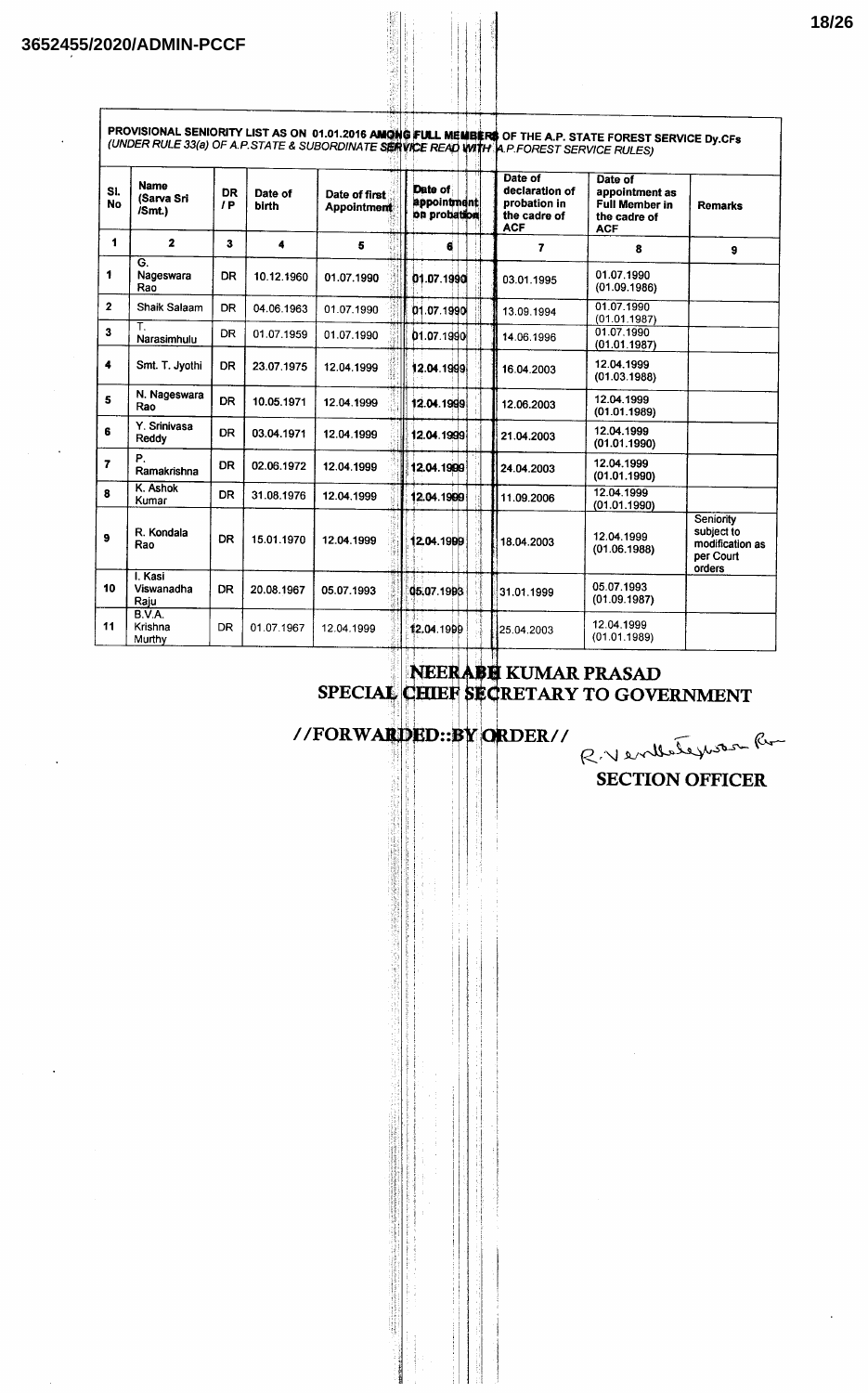$\overline{1}$ 

| $\mathbf 1$<br>1.<br>$\mathbf{2}$<br>3 | $\mathbf{2}$<br>G.<br>Nageswara<br>Rao |           |            | Date of first<br><b>Appointment</b>                                                                                       | Date of<br>appointment<br>en probation | <b>déclaration</b><br>of<br>probation in<br>the cadre of<br><b>ACF</b> | appointment<br>as Full<br>Member in<br>the cadre of<br><b>ACF</b> | <b>Remarks</b>                                                                                                                                                                                |
|----------------------------------------|----------------------------------------|-----------|------------|---------------------------------------------------------------------------------------------------------------------------|----------------------------------------|------------------------------------------------------------------------|-------------------------------------------------------------------|-----------------------------------------------------------------------------------------------------------------------------------------------------------------------------------------------|
|                                        |                                        | 3         | 4          | 5                                                                                                                         | 6                                      | $\overline{7}$                                                         | 8                                                                 | 9                                                                                                                                                                                             |
|                                        |                                        | DR        | 10.12.1960 | 01.07.1990                                                                                                                | 01.07.1990                             | 0301.1995                                                              | 01.07.1990<br>(01.09.1986)                                        |                                                                                                                                                                                               |
|                                        | Shaik<br>Salaam                        | DR        | 04.06.1963 | 01.07.1990                                                                                                                | 01.07.1990                             | 13:09.1994                                                             | 01.07.1990<br>(01.01.1987)                                        |                                                                                                                                                                                               |
|                                        | Τ.<br>Narasimhulu                      | DR        | 01.07.1959 | 01.07.1990                                                                                                                | 01.07.1990                             | 14:06.1996                                                             | 01.07.1990<br>(01.01.1987)                                        |                                                                                                                                                                                               |
| 4                                      | T. Jyothi                              | DR        | 23.07.1975 | 12.04.1999                                                                                                                | 12:04.1999                             | 16,04.2003                                                             | 12.04.1999<br>(01.03.1988)                                        |                                                                                                                                                                                               |
| 5                                      | N.<br>Nageswara<br>Rao                 | DR        | 10.05.1971 | 12.04.1999                                                                                                                | 12:04.1999                             | 1206.2003                                                              | 12.04.1999<br>(01.01.1989)                                        |                                                                                                                                                                                               |
| 6                                      | Y. Srinivasa<br>Reddy                  | DR        | 03.04.1971 | 12.04.1999                                                                                                                | 12.04.1999                             | 21.04.2003                                                             | 12.04.1999<br>(01.01.1990)                                        |                                                                                                                                                                                               |
| 7                                      | Р.<br>Ramakrishna                      | <b>DR</b> | 02.06.1972 | 12.04.1999                                                                                                                | 2.04.1999                              | <b>24.04.2003</b>                                                      | 12.04.1999<br>(01.01.1990)                                        |                                                                                                                                                                                               |
| 8                                      | K. Ashok<br>Kumar                      | DR        | 31.08.1976 | 12.04.1999                                                                                                                | 12.04.1999                             | 11.09.2006                                                             | 12.04.1999<br>(01.01.1990)                                        |                                                                                                                                                                                               |
| 9                                      | R. Kondala<br>Rao                      | <b>DR</b> | 15.01.1970 | 12.04.1999                                                                                                                | 2.04.1999                              | 18.04.2003                                                             | 12.04.1999<br>(01.06.1988)                                        | Seniority subject to<br>modification as per Court<br>orders                                                                                                                                   |
| 10                                     | I. Kasi<br>Viswanadha<br>Raju          | DR.       | 20.08.1967 | 05.07.1993                                                                                                                | 05.07.1993                             | 31.01.1999                                                             | 05.07.1993<br>(01.09.1987)                                        |                                                                                                                                                                                               |
| 11                                     | <b>B.V.A.</b><br>Krishna<br>Murthy     | DR        | 01.07.1967 | 12.04.1999                                                                                                                | 12.04.1999                             | 25.04.2003                                                             | 12.04.1999<br>(01.01.1989)                                        |                                                                                                                                                                                               |
| 12                                     | B. Vijaya<br>Kumar                     | DR        | 24.04.1968 | 02.07.1993                                                                                                                | 02.07.1993                             | 17.05.2001                                                             | 02.07.1993                                                        |                                                                                                                                                                                               |
| 13                                     | Κ.<br>Rajasekhara<br>Rao               | P         | 20.04.1968 | 14.05.2004                                                                                                                | 01.06.2012                             | 31.05.2013                                                             | 01.06.2012                                                        |                                                                                                                                                                                               |
| 14                                     | M. Babita                              | DR        | 26.07.1972 | 24.06.2008                                                                                                                | 24.06.2008                             | 02.08.2012                                                             | 24.06.2008                                                        |                                                                                                                                                                                               |
| 15                                     | V. Saibaba<br>G. Krishna               | DR        | 04.03.1980 | 01.07.2010                                                                                                                | 01.07.2010                             | 07.08.2014                                                             | 01.07.2010                                                        |                                                                                                                                                                                               |
| 16                                     | Priya                                  | DR        | 24.07.1982 | 01.07.2010                                                                                                                | 01.07.2010                             | 27.07.2014                                                             | 01.07.2010                                                        |                                                                                                                                                                                               |
| 17                                     | S. Venkatesh                           | <b>DR</b> | 15.08.1977 | 01.07.2010                                                                                                                | 01.07.2010                             | 03.08.2014                                                             | 01.07.2010                                                        |                                                                                                                                                                                               |
| 18                                     | P. Syamala                             | DR        | 12.02.1980 | 01.07.2010                                                                                                                | 01.07.2010                             | 22.07.2014                                                             | 01.07.2010                                                        | As per GO.Ms.No.71<br>EFS&T Dept.,<br>Dt.28.06.2018                                                                                                                                           |
| 19                                     | P.J. Benarjee<br>K. Mahaboob           | P         | 24.06.1958 | 04.06.2004                                                                                                                | 01.09.2011                             | 31.08.2012                                                             | 01.09.2011                                                        | Subject to outcome of<br>W.P.Nos.38765/2014.<br>25798/2015, 19032/2016<br>& 41317/2018 pending<br>before the Hon'ble High<br>Court of the both States<br>i.e., Andhra Pradesh &<br>Telangana. |
| 20                                     | Basha                                  | <b>DR</b> | 21.05.1986 | 01.07.2010                                                                                                                | 01.07.2010                             | 22.07.2014                                                             | 01.07.2010                                                        |                                                                                                                                                                                               |
| 21                                     | G.A.P.<br>Prasuna                      | DR        | 21.10.1979 | 14.07.2011                                                                                                                | 14.07.2011                             | 07.08.2015                                                             | 14.07.2011                                                        |                                                                                                                                                                                               |
| 22                                     | M. Hima<br>Sailaja                     | DR        | 29.07.1980 | 14.07.2011                                                                                                                | 14.07.2011                             | 05.08.2015                                                             | 14.07.2011                                                        |                                                                                                                                                                                               |
| 23                                     | В.<br>Jayachandra<br>Reddy             | P         | 01.10.1958 | 09.05.2004                                                                                                                | 25.11.2011                             | <b>24.11.2012</b>                                                      | 25.11.2011                                                        |                                                                                                                                                                                               |
| 24                                     | G.<br>Ramakrishna<br>Rao               | P         | 06.06.1957 | 06.05.2004                                                                                                                | 0105.2012                              | 30.0 1.2013                                                            | 01.05.2012                                                        | Retired on 30.06.2017                                                                                                                                                                         |
| 25                                     | Y. Ramesh                              | P         | 20.05.1959 | 08.09.2004                                                                                                                | 30.08.2012                             | 249.08.2013                                                            | 30.08.2012                                                        |                                                                                                                                                                                               |
| 26                                     | A. Ravisimha<br><b>Murthy</b>          | P         | 02.01.1957 | 19.06.2004<br>NOTE:- The above Dy.CFs (SI. no.12-26) were Promoted In Go.Ms.nn 77, EFS&T (FOR.SEC.V) Dept., Dt.30.07.2016 | 01.09.2012                             | 31.06.2013                                                             | 01.09.2012                                                        | Retired on 31.01.2017                                                                                                                                                                         |

पाग

NEERABH KUMAR PRASAD<br>SPECIAL CHIEF SECRETARY TO GOVERNMENT

//FORWARDED::BY ORDER//

R. Verderlyworker

**19/26**

**SECTION OFFICER**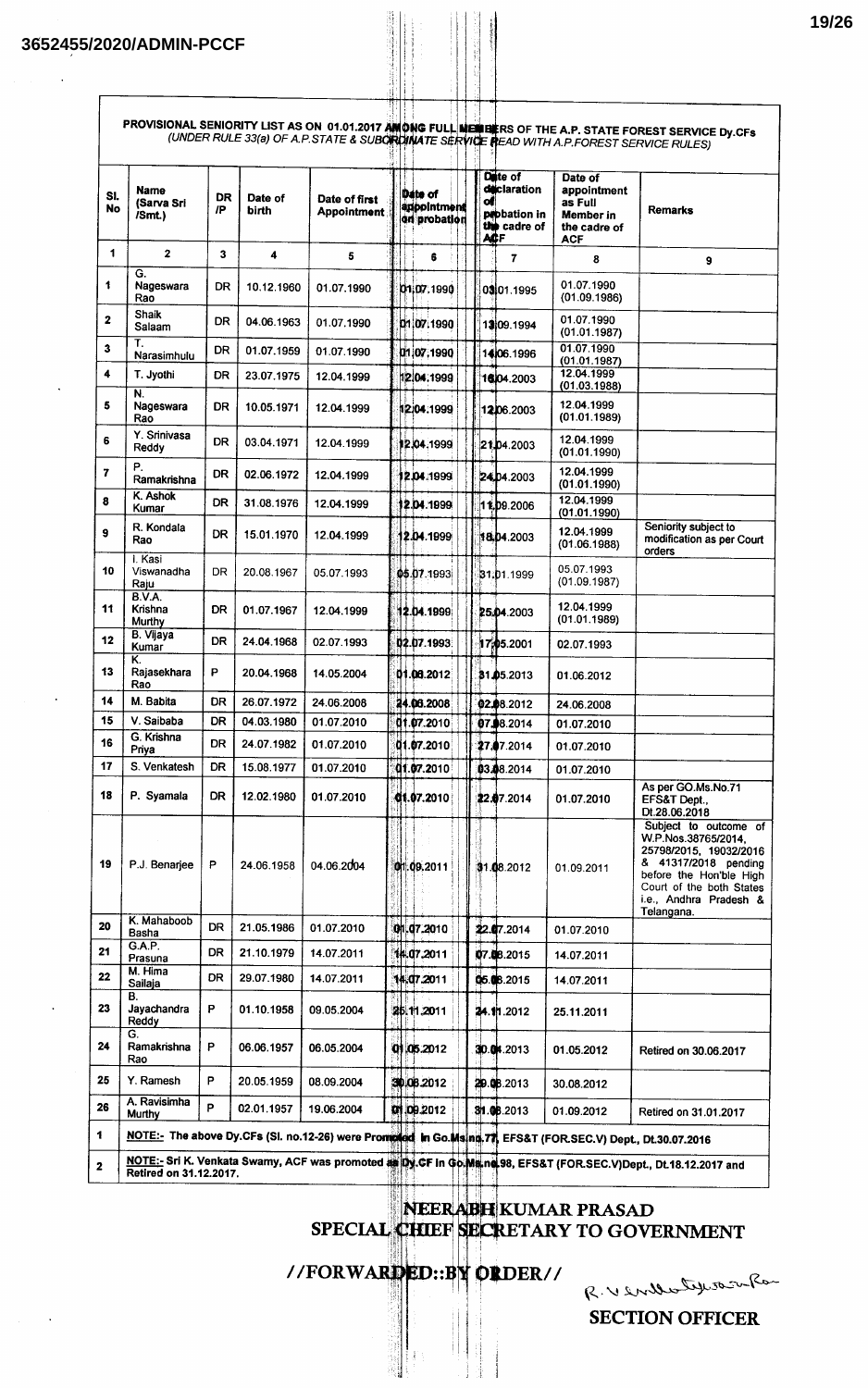|              |                                  |                 |                          |                                               | PROVISIONAL SENIORITY LIST AS ON 01.01.2018 ANONG FULL MENBERS OF THE A.P. STATE FOREST SERVICE Dy.CFs<br>(UNDER RULE 33(a) OF A.P.STATE & SUBORDINATE SERVICE READ WITH A.P.FOREST SERVICE RULES) |                                                               |                                                                 |                                                                                                                                                                                                                                                                                                                                    |
|--------------|----------------------------------|-----------------|--------------------------|-----------------------------------------------|----------------------------------------------------------------------------------------------------------------------------------------------------------------------------------------------------|---------------------------------------------------------------|-----------------------------------------------------------------|------------------------------------------------------------------------------------------------------------------------------------------------------------------------------------------------------------------------------------------------------------------------------------------------------------------------------------|
| SI.<br>No    | <b>Name</b><br>(Sarva Sri /Smt.) | <b>DR</b><br>/P | Date of birth            | <b>Date of first</b><br><b>Appointment</b>    | Date of<br>appointment on<br>probation                                                                                                                                                             | Date of<br>declaration of<br>probation in the<br>cadre of ACF | Date of<br>appointment as<br>Full Member in<br>the cadre of ACF | Rema<br>rks                                                                                                                                                                                                                                                                                                                        |
| 1            | $\mathbf{2}$                     | 3               | 4                        | 5                                             | 6                                                                                                                                                                                                  | 7                                                             | 8                                                               | 9                                                                                                                                                                                                                                                                                                                                  |
| 1            | G. Nageswara Rao                 | DR              | 10.12.1960               | 0107.1990                                     | D1.07.1990                                                                                                                                                                                         | 03.01.1995                                                    | 01.07.1990<br>(01.09.1986)                                      | Appoi<br>nted<br>to IFS                                                                                                                                                                                                                                                                                                            |
| $\mathbf{2}$ | Shaik Salaam                     | DR              | 04.06.1963               | 0107.1990                                     | 01.07.1990                                                                                                                                                                                         | 13.09.1994                                                    | 01.07.1990<br>(01.01.1987)                                      |                                                                                                                                                                                                                                                                                                                                    |
| 3            | T. Narasimhulu                   | <b>DR</b>       | 01.07.1959               | 01107.1990                                    | D1.07.1990                                                                                                                                                                                         | 14.06.1996                                                    | 01.07.1990<br>(01.01.1987)                                      |                                                                                                                                                                                                                                                                                                                                    |
| 4            | T. Jyothi                        | <b>DR</b>       | 23.07.1975               | 12.04.1999                                    | 12.04.1999                                                                                                                                                                                         | 16.04.2003                                                    | 12.04.1999<br>(01.03.1988)                                      | Appoi<br>nted<br>to IFS                                                                                                                                                                                                                                                                                                            |
| 5            | N. Nageswara Rao                 | <b>DR</b>       | 10.05.1971               | 12.04.1999                                    | 12.04.1999                                                                                                                                                                                         | 12.06.2003                                                    | 12.04.1999<br>(01.01.1989)                                      | Appoi<br>nted<br>to IFS                                                                                                                                                                                                                                                                                                            |
| 6            | Y. Srinivasa Reddy               | <b>DR</b>       | 03.04.1971               | 12.04.1999                                    | 2.04.1999                                                                                                                                                                                          | 21.04.2003                                                    | 12.04.1999<br>(01.01.1990)                                      | Appoi<br>nted<br>to IFS                                                                                                                                                                                                                                                                                                            |
| 7            | P. Ramakrishna                   | <b>DR</b>       | 02.06.1972               | 12.04.1999                                    | 2.04.1999                                                                                                                                                                                          | 24.04.2003                                                    | 12.04.1999<br>(01.01.1990)                                      | Appoi<br>nted<br>to IFS                                                                                                                                                                                                                                                                                                            |
| 8            | K. Ashok Kumar                   | <b>DR</b>       | 31.08.1976               | 12.04.1999                                    | 2.04.1999                                                                                                                                                                                          | 11.09.2006                                                    | 12.04.1999<br>(01.01.1990)                                      |                                                                                                                                                                                                                                                                                                                                    |
| 9            | R. Kondala Rao                   | DR              | 15.01.1970               | 12.04.1999                                    | 12.04.1999                                                                                                                                                                                         | 18.04.2003                                                    | 12.04.1999<br>(01.06.1988)                                      | Senior<br>ity<br>subjec<br>t to<br>modifi<br>cation<br>as per<br>Court<br>orders                                                                                                                                                                                                                                                   |
| 10           | I. Kasi Viswanadha Raju          | <b>DR</b>       | 20.08.1967               | 05.07.1993                                    | 05.07.1993                                                                                                                                                                                         | 31.01.1999                                                    | 05.07.1993<br>(01.09.1987)                                      |                                                                                                                                                                                                                                                                                                                                    |
| 11           | B.V.A. Krishna Murthy            | DR.             | 01.07.1967               | 12.04.1999                                    | 2.04.1999                                                                                                                                                                                          | 25.04.2003                                                    | 12.04.1999<br>(01.01.1989)                                      |                                                                                                                                                                                                                                                                                                                                    |
| 12           | B. Vijaya Kumar                  | <b>DR</b>       | 24.04.1968               | 02.07.1993                                    | (2.07.1993                                                                                                                                                                                         | 17.05.2001                                                    | 02.07.1993                                                      |                                                                                                                                                                                                                                                                                                                                    |
| 13           | K. Rajasekhara Rao               | P               | 20.04.1968               | 14.05.2004                                    | @1.06.2012                                                                                                                                                                                         | 31.05.2013                                                    | 01.06.2012                                                      |                                                                                                                                                                                                                                                                                                                                    |
| 14           | M. Babita                        | DR              | 26.07.1972               | 24.06.2008                                    | 24.06.2008                                                                                                                                                                                         | 02.08.2012                                                    | 24.06.2008                                                      |                                                                                                                                                                                                                                                                                                                                    |
| 15           | V. Saibaba                       | DR              | 04.03.1980               | 01.07.2010                                    | 01.07.2010                                                                                                                                                                                         | 07.08.2014                                                    | 01.07.2010                                                      |                                                                                                                                                                                                                                                                                                                                    |
| 16<br>17     | G. Krishna Priya<br>S. Venkatesh | DR              | 24.07.1982               | 01.07.2010                                    | 01.07.2010                                                                                                                                                                                         | 27.07.2014                                                    | 01.07.2010                                                      |                                                                                                                                                                                                                                                                                                                                    |
| -18          | P. Syamala                       | DR.<br>DR       | 15.08.1977<br>12.02.1980 | 01.07.2010<br>01.07.2010                      | 01.07.2010<br>01.07.2010                                                                                                                                                                           | 03.08.2014<br>22.07.2014                                      | 01.07.2010<br>01.07.2010                                        | As per<br>GO.M<br>s.No.7<br>1<br>EFS&<br>т<br>Dept.,<br>Dt.28.<br>06.20<br>18                                                                                                                                                                                                                                                      |
| 19           | P.J. Benarjee                    | P               | 24.06.1958               | 讀<br>H<br>j.<br>픊<br>04.06 2004<br>98<br>3811 | 01.09.2011                                                                                                                                                                                         | 31.08.2012                                                    | 01.09.2011                                                      | Retire<br>d on<br>30.06.<br>2018.<br>Subjec<br>t<br>to<br>outco<br>me of<br>W.P.N<br>os.387<br>65/201<br>4,<br>25798/<br>2015,<br>19032/<br>2016 &<br>41317/<br>2018<br>pendin<br>g<br>before<br>the<br>Hon'bi<br>e High<br>Court<br>of the<br>both<br><b>States</b><br>i.e.,<br>Andhr<br>a<br>Prades<br>h.<br>&<br>Telang<br>ana. |

 $\begin{array}{c} \begin{array}{c} 1 \\ 1 \end{array} \\ \begin{array}{c} 1 \\ 1 \end{array} \end{array}$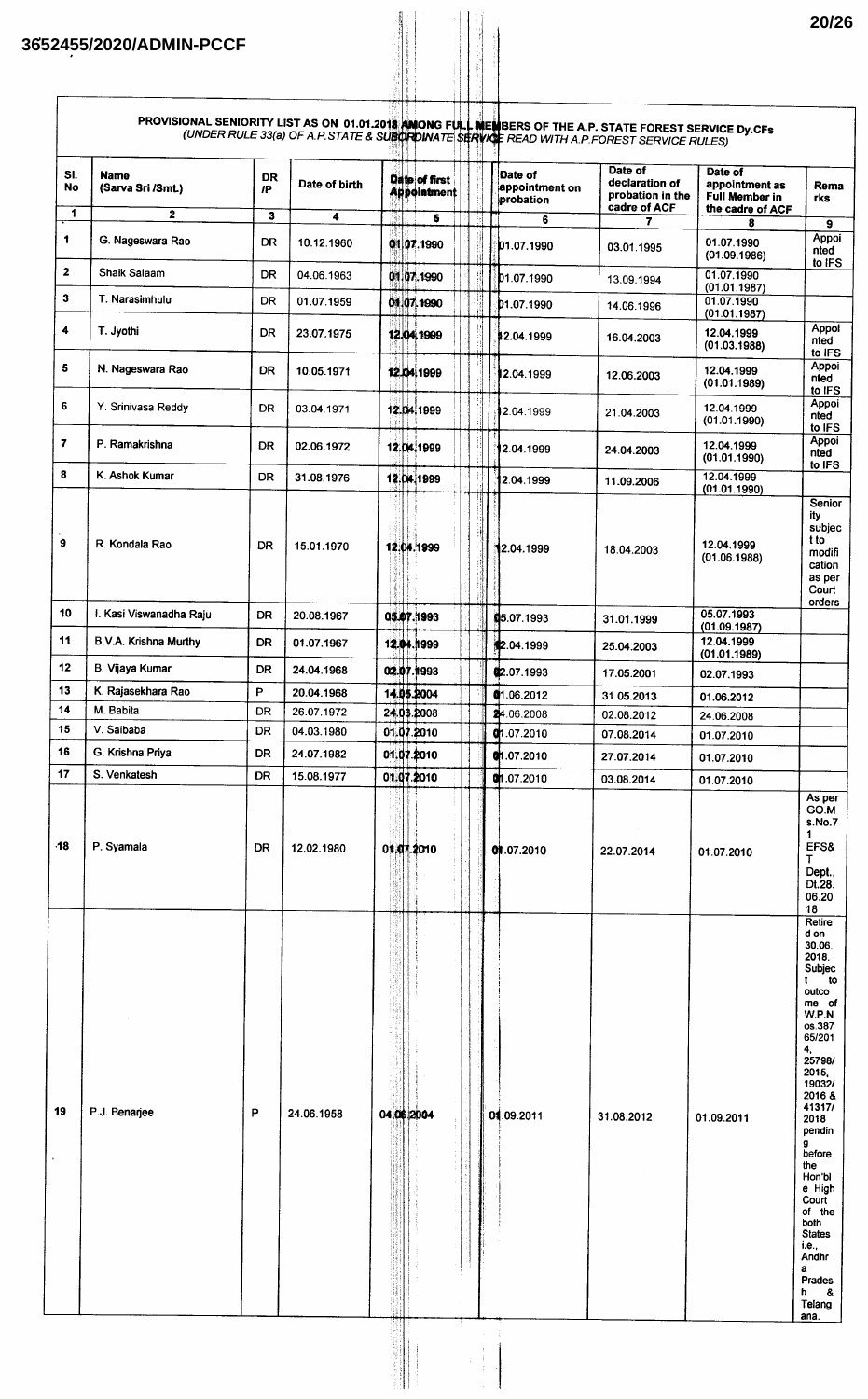### **3652455/2020/ADMIN-PCCF**

| 20           | K. Mahaboob Basha                                                                                                                                                                                             | DR.       | 21.05.1986 | 01.07.2010 | 01.07.2010 | 22.07.2014 | 01.07.2010 |                                  |
|--------------|---------------------------------------------------------------------------------------------------------------------------------------------------------------------------------------------------------------|-----------|------------|------------|------------|------------|------------|----------------------------------|
| 21           | G.A.P. Prasuna                                                                                                                                                                                                | <b>DR</b> | 21.10.1979 | 14.07.2011 | 14.07.2011 | 07.08.2015 | 14.07.2011 |                                  |
| 22           | M. Hima Sailaja                                                                                                                                                                                               | DR        | 29.07.1980 | 14.07.2011 | 14.07.2011 | 05.08.2015 | 14.07.2011 |                                  |
| 23           | B. Javachandra Reddy                                                                                                                                                                                          | P         | 01.10.1958 | 09.05.2004 | 25.11.2011 | 24.11.2012 | 25.11.2011 | Retire<br>d on<br>30.09.<br>2018 |
| 24           | Y. Ramesh                                                                                                                                                                                                     | P         | 20.05.1959 | 08.09.2004 | 30.08.2012 | 29.08.2013 | 30.08.2012 |                                  |
| 25           | T. Nagamaneswari                                                                                                                                                                                              | DR        | 22.06.1974 | 01.07.2010 | 01.07.2010 | 26.11.2015 | 01.07.2010 |                                  |
| 26           | Ch. Suryanarayana                                                                                                                                                                                             | P         | 15.02.1966 | 04.06.2004 | 01.10.2011 | 30.09.2012 | 01.10.2011 |                                  |
| 27           | C. Venugopal Rao                                                                                                                                                                                              | P         | 20.06.1960 | 21.06.2004 | 01.10.2012 | 10.10.2013 | 01.10.2012 |                                  |
| 28           | B. Nagaraju                                                                                                                                                                                                   | P         | 01.05.1963 | 12.09.2008 | 08.04.2013 | 07.04.2014 | 08.04.2013 |                                  |
| 29           | G. Lakshman                                                                                                                                                                                                   | P         | 28.06.1963 | 24.09.2008 | 08.04.2013 | 05.09.2014 | 08.04.2013 |                                  |
| 30           | B. Chandrasekhar                                                                                                                                                                                              | P         | 13.03.1962 | 25.10.2008 | 08.04.2013 | 20.04.2014 | 08.04.2013 |                                  |
| 31           | D. Chandrasekhar Rao                                                                                                                                                                                          | P         | 01.06.1959 | 14.10.2008 | 08.04.2013 | 07.04.2014 | 08.04.2013 |                                  |
| 1            | NOTE:- The above Dy.CFs (SI no.23&25 to 31) were Promoted in Go.Ms.no.98, EFS&T (FOR.SEC.V) Dept., Dt.18.12.2017                                                                                              |           |            |            |            |            |            |                                  |
| $\mathbf{2}$ | NOTE:- The above Dy.CFs (Sl. no.1&4 to 7) were Appointed to I.F.S. in notification of Gol MOEF&CC New Delhi no.17013/2014/2013-IFS-II,<br>Dt.06.07.2018 and GOAP GO.Rt.no.1703 GA (SC.C) Dept., Dt.09.07.2018 |           |            |            |            |            |            |                                  |

### NEERABH KUMAR PRASAD SPECIAL CHIEF SECRETARY TO GOVERNMENT

//FORWARDED::BY ORDER//

R Ventlateposon R. **SECTION OFFICER** 

 $\bar{z}$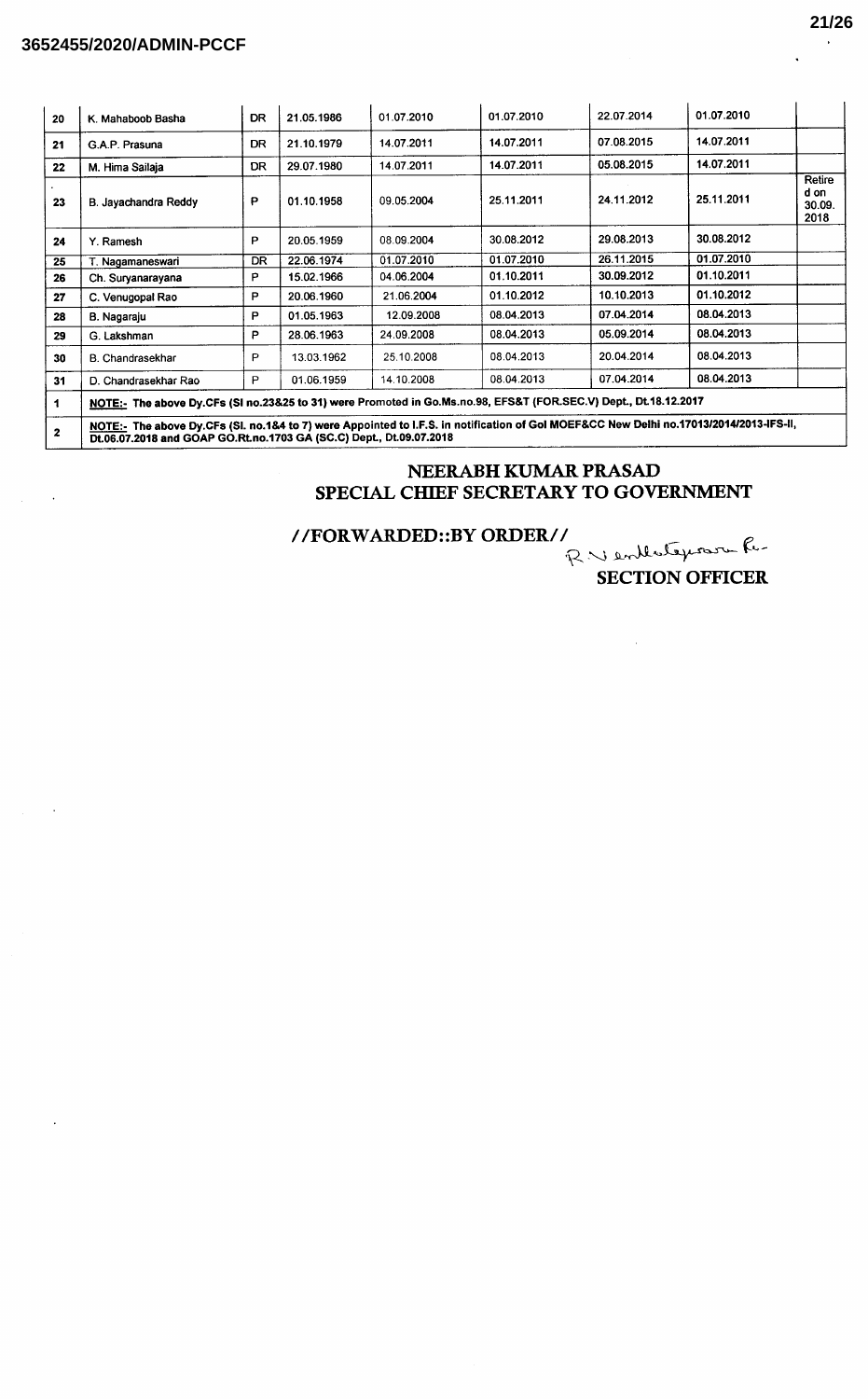$\bar{\beta}$ 

| SI.<br>No      | <b>Name</b><br>(Sarva Sri /Smt.)                                                                                                                                                                                        | DR<br>/P  | Date of<br>birth | Date of first<br>Appointment | Date of<br>appointment<br>on probation | Date of<br>declaration<br>of probation<br>in the cadre<br>of ACF | Date of<br>appointment<br>as Full<br>Member in<br>the cadre of<br><b>ACF</b> | <b>Remarks</b>                                                    |
|----------------|-------------------------------------------------------------------------------------------------------------------------------------------------------------------------------------------------------------------------|-----------|------------------|------------------------------|----------------------------------------|------------------------------------------------------------------|------------------------------------------------------------------------------|-------------------------------------------------------------------|
| 1              | $\mathbf 2$                                                                                                                                                                                                             | 3         | 4                | ö                            | di                                     | 7                                                                | 8                                                                            | 9                                                                 |
| 1              | Shaik Salaam                                                                                                                                                                                                            | DR.       | 04.06.1963       | 01.07.1990                   | 01.07.1990                             | 13.09.1994                                                       | 01.07.1990<br>(01.01.1987)                                                   | Appointed to<br>IFS                                               |
| $\mathbf{z}$   | T. Narasimhulu                                                                                                                                                                                                          | DR        | 01.07.1959       | 01.07.1990                   | 01.07.1090                             | 14.06.1996                                                       | 01.07.1990<br>(01.01.1987)                                                   | Retired on<br>30.06.2019                                          |
| 3              | K. Ashok Kumar                                                                                                                                                                                                          | DR        | 31.08.1976       | 12.04.1999                   | 12.04.1090                             | 11.09.2006                                                       | 12.04.1999<br>(01.01.1990)                                                   |                                                                   |
| 4              | R. Kondala Rao                                                                                                                                                                                                          | DR        | 15.01.1970       | 12.04.1999                   | 12.04.1990                             | 18.04.2003                                                       | 12.04.1999<br>(01.06.1988)                                                   | Seniority<br>subject to<br>modification as<br>per Court<br>orders |
| 5              | I. Kasi Viswanadha<br>Raju                                                                                                                                                                                              | DR.       | 20.08.1967       | 05.07.1993                   | 05.07.1993                             | 31.01.1999                                                       | 05.07.1993<br>(01.09.1987)                                                   |                                                                   |
| 6              | B.V.A. Krishna Murthy                                                                                                                                                                                                   | DR        | 01.07.1967       | 12.04.1999                   | 12.04.1990                             | 25.04.2003                                                       | 12.04.1999<br>(01.01.1989)                                                   |                                                                   |
| $\overline{7}$ | B. Vijaya Kumar                                                                                                                                                                                                         | DR        | 24.04.1968       | 02.07.1993                   | 02.07.1993                             | 17.05.2001                                                       | 02.07.1993                                                                   |                                                                   |
| 8              | K. Rajasekhara Rao                                                                                                                                                                                                      | P         | 20.04.1968       | 14.05.2004                   | 01.06.2012                             | 31.05.2013                                                       | 01.06.2012                                                                   |                                                                   |
| 9              | M. Babita                                                                                                                                                                                                               | DR        | 26.07.1972       | 24.06.2008                   | 24.06.2008                             | 02.08.2012                                                       | 24.06.2008                                                                   |                                                                   |
| 10             | V. Saibaba                                                                                                                                                                                                              | DR        | 04.03.1980       | 01.07.2010                   | 01.07.2010                             | 07.08.2014                                                       | 01.07.2010                                                                   |                                                                   |
| 11             | G. Krishna Priya                                                                                                                                                                                                        | DR        | 24.07.1982       | 01.07.2010                   | 01.07.2010                             | 27.07.2014                                                       | 01.07.2010                                                                   |                                                                   |
| 12             | S. Venkatesh                                                                                                                                                                                                            | DR        | 15.08.1977       | 01.07.2010                   | 01.07.2010                             | 03.08.2014                                                       | 01.07.2010                                                                   |                                                                   |
| 13             | P. Syamala                                                                                                                                                                                                              | DR        | 12.02.1980       | 01.07.2010                   | 01.07.2010                             | 22.07.2014                                                       | 01.07.2010                                                                   | As per<br>GO.Ms.No.71,<br>EFS&T<br>Dt.28.06.2018                  |
| 14             | K. Mahaboob Basha                                                                                                                                                                                                       | DR        | 21.05.1986       | 01.07.2010                   | 01.07.2010                             | 22.07.2014                                                       | 01.07.2010                                                                   |                                                                   |
| 15             | Smt. G.A.P. Prasuna                                                                                                                                                                                                     | DR        | 21.10.1979       | 14.07.2011                   | 14.07.2011                             | 07.08.2015                                                       | 14.07.2011                                                                   |                                                                   |
| 16             | M. Hima Sailaja                                                                                                                                                                                                         | <b>DR</b> | 29.07.1980       | 14.07.2011                   | 14.07.2011                             | 05.08.2015                                                       | 14.07.2011                                                                   |                                                                   |
| 17             | Y. Ramesh                                                                                                                                                                                                               | P         | 20.05.1959       | 08.09.2004                   | 30.04.2012                             | 29.08.2013                                                       | 30.08.2012                                                                   | Retired on<br>31.05.2019                                          |
| 18             | T. Nagamaneswari                                                                                                                                                                                                        | DR        | 22.06.1974       | 01.07.2010                   | 01.07.2010                             | 26.11.2015                                                       | 01.07.2010                                                                   |                                                                   |
| 19             | Ch. Suryanarayana                                                                                                                                                                                                       | P         | 15.02.1966       | 04.06.2004                   | 01.10.2011                             | 30.09.2012                                                       | 01.10.2011                                                                   |                                                                   |
| 20             | C. Venugopal Rao                                                                                                                                                                                                        | P         | 20.06.1960       | 21.06.2004                   | 01.10.2012                             | 10.10.2013                                                       | 01.10.2012                                                                   |                                                                   |
| 21             | B. Nagaraju                                                                                                                                                                                                             | P         | 01.05.1963       | 12.09.2008                   | 08.04.2013                             | 07.04.2014                                                       | 08.04.2013                                                                   |                                                                   |
| 22             | G. Lakshman                                                                                                                                                                                                             | P         | 28.06.1963       | 24.09.2008                   | 08.04.2013                             | 05.09.2014                                                       | 08.04.2013                                                                   |                                                                   |
| 23             | B. Chandrasekhar                                                                                                                                                                                                        | P         | 13.03.1962       | 25.10.2008                   | 08.04.2012                             | 20.04.2014                                                       | 08.04.2013                                                                   |                                                                   |
| 24             | D. Chandrasekhar Rao<br>NOTE:- Sri Shaik Salaam Dy.CF was Appointed to UF.S., in notification Gol, MoEF&CC, New Delhi no.17013/2014/2013-IFS-II,<br>Dt.28.02.2019 and GOAP GO.Rt.no.501 GA (SC.C) Disclas Dt.08.03.2019 | P         | 01.06.1959       | 14.10.2008                   | 08.04.201魏                             | 07.04.2014                                                       | 08.04.2013                                                                   | Retired on<br>31.05.2019                                          |

# NEERABE KUMAR PRASAD<br>SPECIAL CEIEF SECRETARY TO GOVERNMENT

# //FORWARDED: BY ORDER//

RVentletysenfo SECTION OFFICER

 $\overline{\phantom{a}}$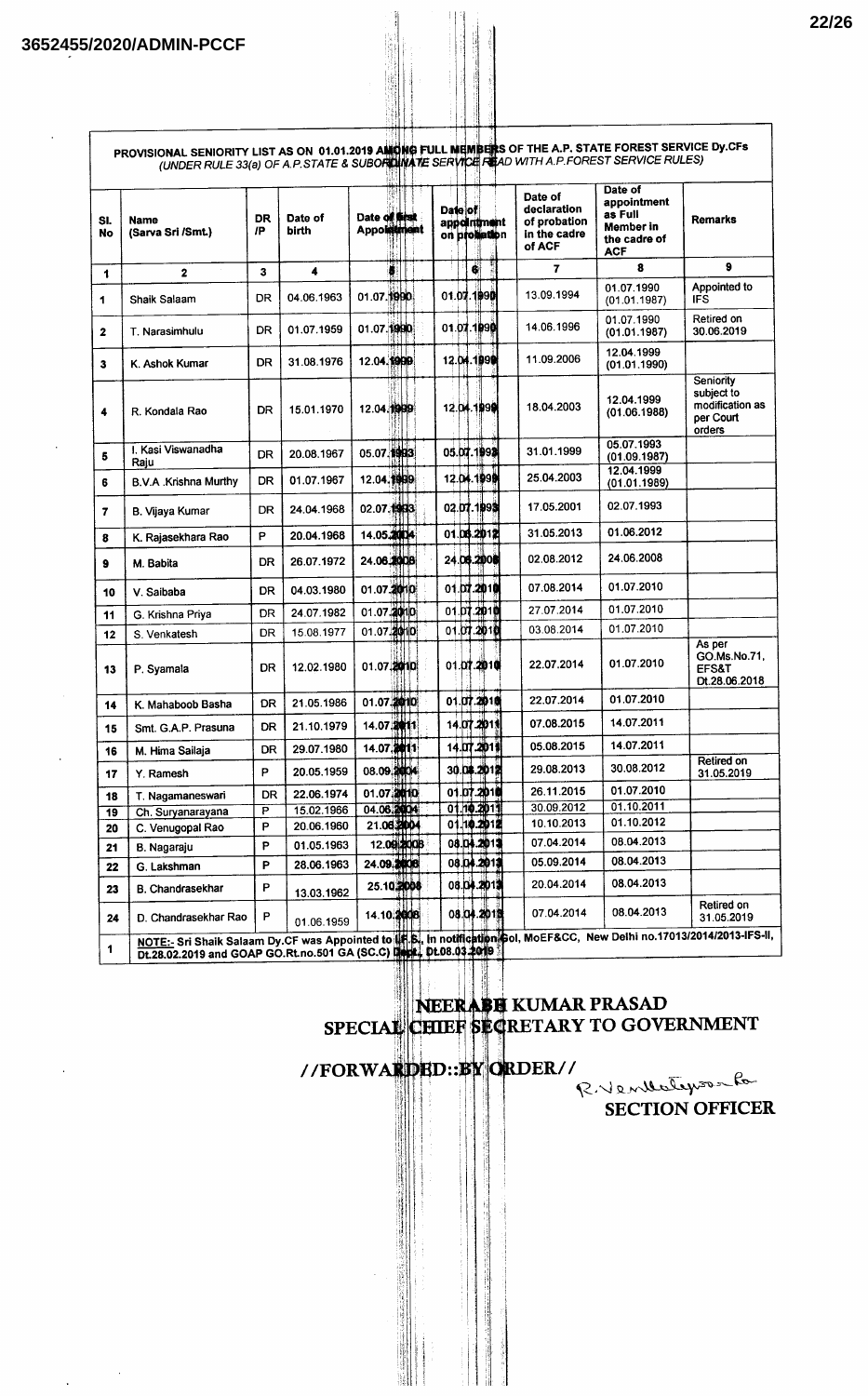-

#### GOVERNMENT OF ANDHRA PRADESH FOREST DEPARTMENT

Rc.no.408/2016/Admn.2(i), Office of the Prl.Chief Conservator of Forests Date: 03/08/2020 (HoFF), A.P., "Aranya Bhavan", Guntur.

#### **Sri N.Prateep Kumar, I.F.S.,**

Prl.Chief Conservator of Forests & Head of Forest Force \*\*\*

Sub: APFD – Public Services – Andhra Pradesh Forest Service – Provisional - Seniority Lists of Deputy Conservator of Forests (State Cadre) as on 01.01.2014, 02.06.2014 (Appointed Day), 01.01.2015, 01.01.2016, 01.01.2017, 01.01.2018 and 01.01.2019 – Communicated – Reg.

Ref: Govt.Memo no.EFS01-FRST0FSER(AFSR)/126/2019-SEC-V, dt.09.07.2020.

\*\*\*\*\*

A copy of the reference cited along with Provisional Seniority Lists of Deputy Conservators of Forests (State Cadre) as on 01.01.2014, 02.06.2014 (Appointed Day), 01.01.2015, 01.01.2016, 01.01.2017, 01.01.2018 and 01.01.2019 are communicated herewith.

It is requested to acknowledge the receipt of the reference and submit their objections / representations if any, against the said provisional seniority lists within (15) days from the date of deemed communication. If no reply is received within the stipulated period, it will be construed that they have no objections in this regard and further action will be taken as per rules.

The above provisional seniority lists of Deputy Conservators of Forests (State Cadre) are uploaded in "A.P.Forest Department" website under the caption "Provisional Seniority lists of Dy.CFs. (SC)" and the same can be accessed by the concerned Dy.CFs.

Encl.:- As above.

**N.PRATEEP KUMAR** Prl.Chief Conservator of Forests & Head of Forest Force

To

All the Deputy Conservators of Forests (State Cadre) in A.P.

Copy (w.e) to all the Circle Heads. They are requested to communicate the same to all the Dy.CFs (SC) working under their control, obtain dated